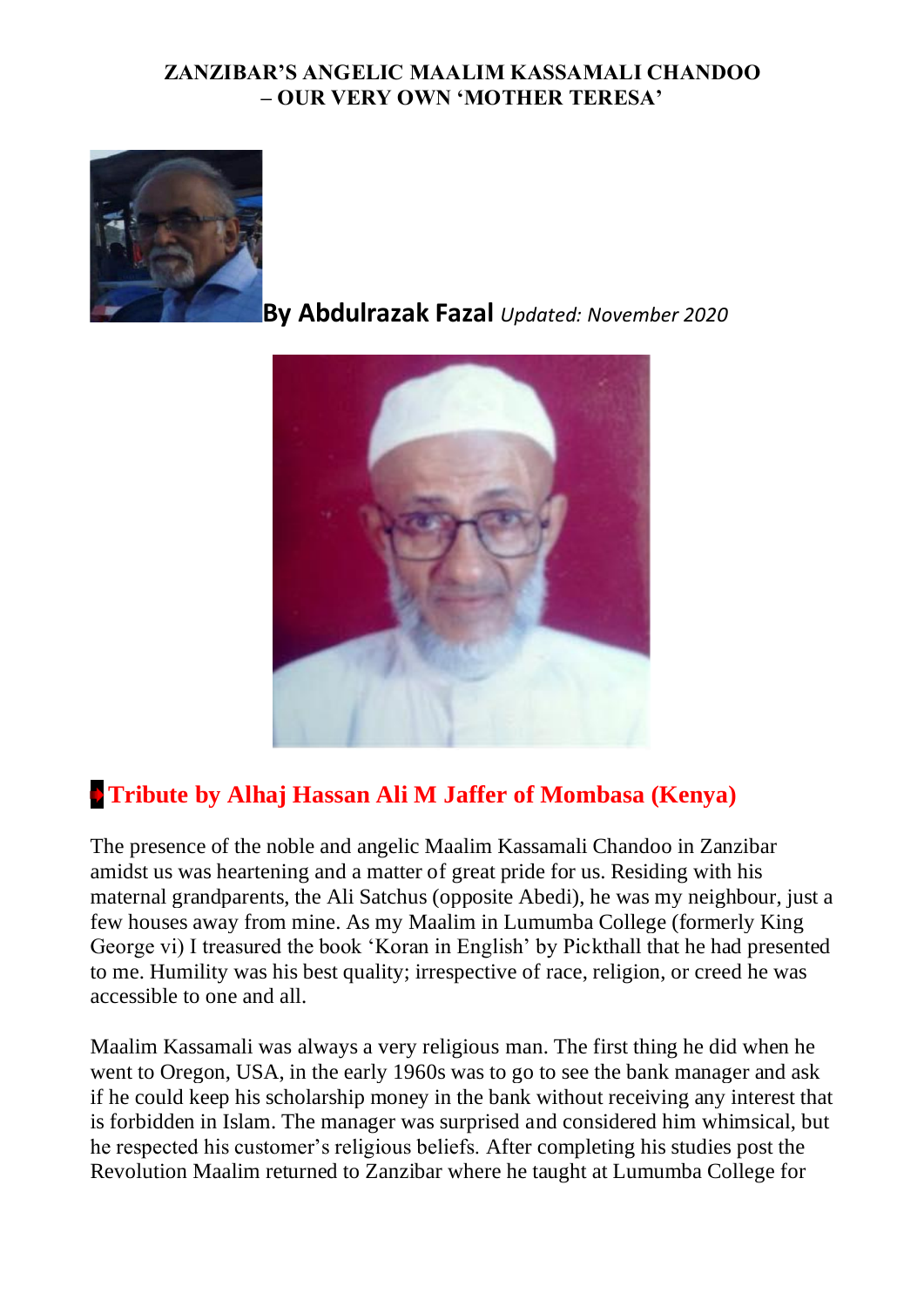many years. Maalim left an everlasting impression on all of us who knew him, He was no ordinary person but a symbol of virtue, nothing less than a saint, and a shining example to others. He was a down to earth person. He lived a very simple life. He needed only a couple of white 'khanzu' and his characteristic white Zanzibari hat which he would wear regardless of the occasion.

Whatever Maalim saved he shared with other less fortunate ones without anybody knowing, he was of the belief that charity was a duty and done in such a way that the left hand does not know what the right is doing. In one instance he had given a loan to somebody in difficulties. Later when that person came to repay Maalim refused to take it saying that it was not a loan and he should offer that money to somebody who was in need. Maalim had won the respect of Muslims as well as non-Muslims. Professor Abdul Sheriff's friend Maalim Salum Mzee had described Maalim Kassamali as 'Walee', and according to the Muslims that is really a great honour. He would stop at any mosque at the time of prayers without considering the sect, because he considered all mosques houses of Allah.

Later Maalim went to work in Jeddah, Saudi Arabia, and undoubtedly must have performed as many 'Haj' as he could. According to Brother Mohamed Sultan Gulamhusain (now in Toronto, Canada) who happened to be in Jeddah Maalim on receiving his salary kept aside household money and a bit for his wife and daughter while the rest he distributed among the needy including his colleagues at work. His home in Jeddah was very simple. He did not even keep a sofa. He had an ordinary carpet and cushions along the wall where he entertained his visitors. This despite the fact that he was entitled to furniture expenses allowance. He simply gave away the extra money to the poor. He used to volunteer to clean the mosque that was near his house. He had taken it upon himself ensuring the cleanliness of the mosque, ablution area and the toilets. He woke up early in the morning to go to the mosque for 'namaaz' irrespective of the climatic condition. After office hours he would take his poor neighbours' children for a drive in his car.

Maalim was a Senior Manager of Jamjoom Consulting Architectural Corporation. One incident at the time of the meeting for appraising staff performance and salary rise that Mohamed Sultan relates was the management proposing a certain rise in Maalim's salary but Maalim refused it. The GM viewed that Kassamali might not have been happy with the amount and suggested a further increase to which Maalim stated that whatever salary he received was in fact more than sufficient for his needs. He therefore suggested apportioning his rise to the lowly paid staff members. Maalim was highly respected for his honesty and nobleness, and always given preference to lead 'jamat namaaz'.

All along Maalim was being persuaded by the Al Muntazir Administration to come to Daressalaam to teach the community children. Eventually Maalim tendered his resignation with Jamjoom whose owner tried very hard to persuade Maalim to change his mind, but he said that he had given his word to Al Muntazir and must